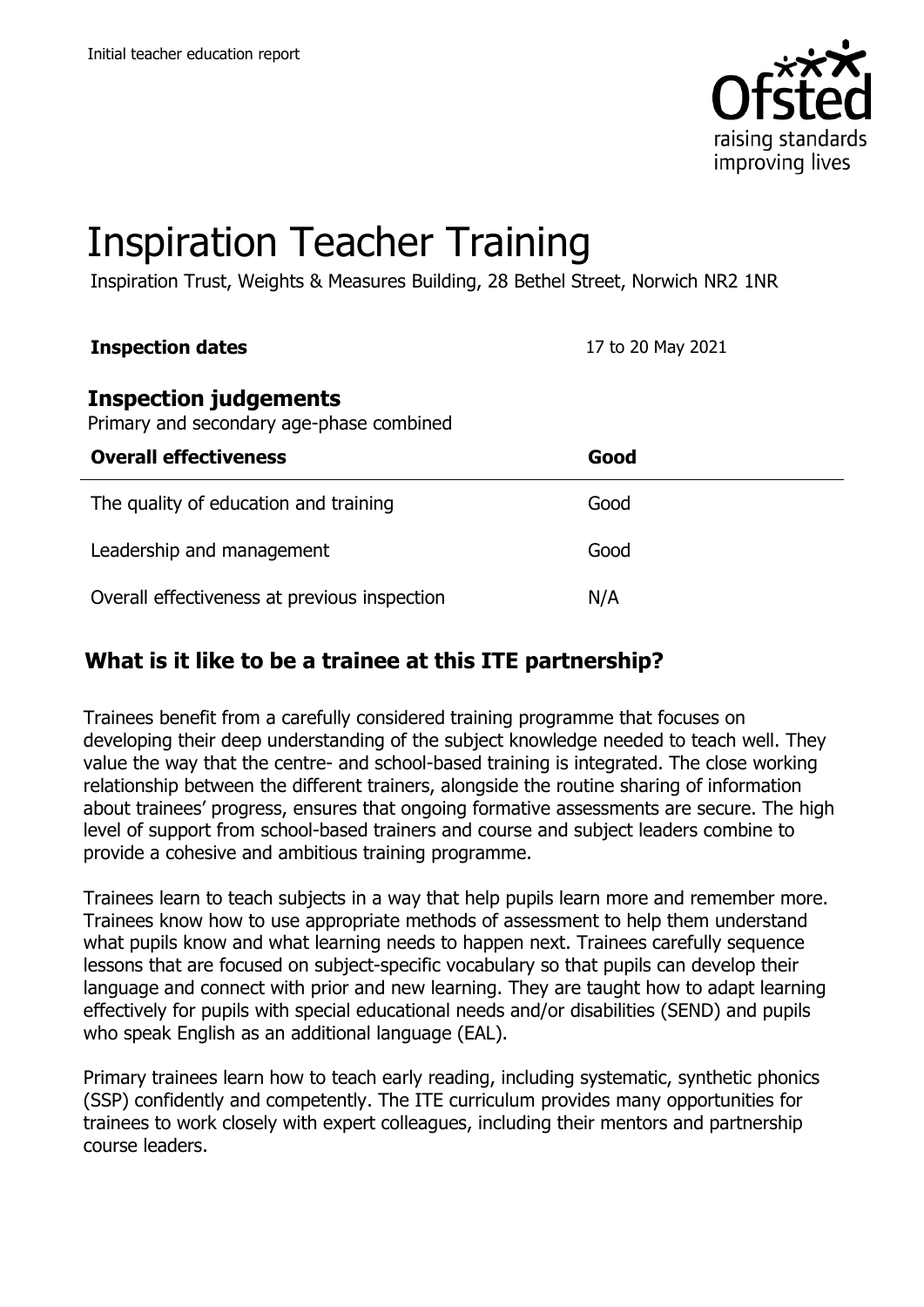

Trainees value the personalised aspects of the course. Partnership leaders get to know trainees well. Additional training or professional development is arranged to fill any gaps in trainees' knowledge and understanding.

## **Information about this ITE partnership**

- Inspiration Teacher Training works in partnership with up to 14 schools to provide primary and secondary initial teacher education leading to the award of qualified teacher status. There are currently 34 trainees on the course.
- On successful completion of the course, trainees are awarded a Post-graduate Certificate in Education from the University of Suffolk.

## **Information about this inspection**

- The inspection was conducted by three of Her Majesty's Inspectors.
- Inspectors visited four primary schools and two secondary schools. They met with eight trainees, in total, in the schools they visited.
- Inspectors spoke with a further six trainees remotely and six newly qualified teachers (NQTs)
- Focused reviews were carried out in primary geography, history, mathematics and early reading. English and history focused reviews were carried out in the secondary phase.
- Inspectors held discussions with trainees, NQTs, school leaders, mentors, professional tutors and centre course and subject leaders. They also met with a representative of the trust and two members of the management committee.

## **What does the ITE partnership do well and what does it need to do better?**

The partnership's ITE curriculum ensures that primary trainees develop secure knowledge in all national curriculum subjects. Secondary trainees develop an in-depth knowledge of how to teach their specialist subject. Course leaders are experts in their fields. In both primary and secondary phases, leaders ensure trainees develop subject-specific knowledge through precise training and mentoring and by working closely with subject expert colleagues.

The partnership fully complies with all aspects of the initial teacher education core content framework. Teaching and learning around the subject knowledge criteria are particularly strong.

Trainees are taught the importance of building up the knowledge of the pupils they teach in a systematic way. They understand the importance of careful and frequent checking that the pupils they teach know and remember the subject content that is taught. The educational studies programme models this by beginning sessions with quizzes to revisit previous learning.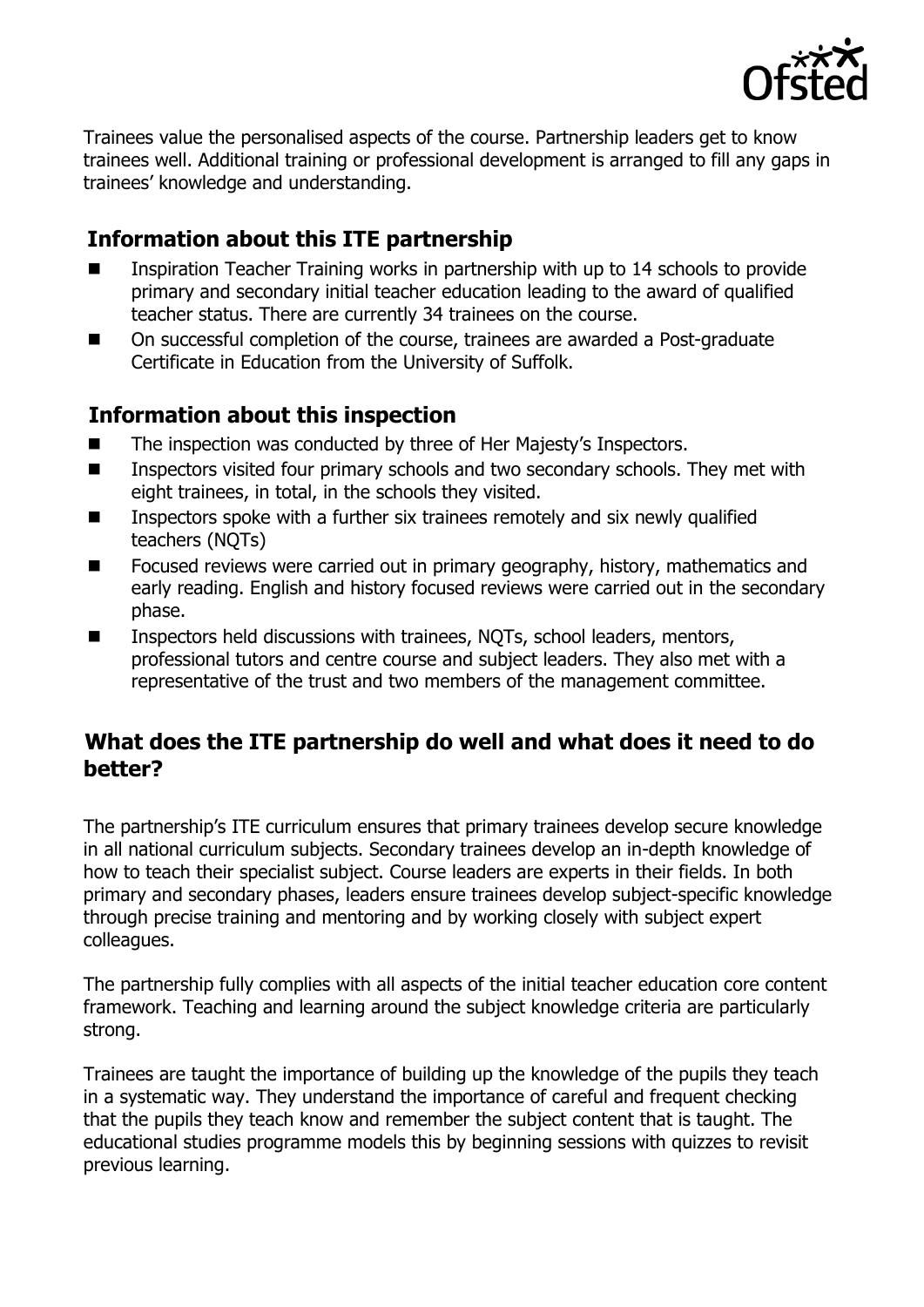

Trainees learn how to check knowledge and understanding to gauge pupils' starting points. They can demonstrate how they adapt their teaching to meet the individual needs of pupils, including those with SEND and EAL.

Trainees discussed how they value their training and experiences which help them plan for pupils across the primary phase who need extra support with their reading. Trainees demonstrate a commitment to the importance of the teaching of reading, including SSP, and the need for pupils to experience a vocabulary-rich environment. They demonstrate that they have the knowledge and skills to support pupils to develop as confident and fluent readers. Training in speaking and listening is at the core of the primary curriculum.

In the primary phase, new mentors are still developing in their role. This leads to some inconsistencies in the quality of guidance for trainees towards developmental targets. Leaders recognise this and are working on plans to provide similar levels of quality assurance across both primary and secondary phases.

There is regular training for mentors. For secondary mentors in particular, this includes subject-specific discussions and regular reviews, on a subject level, of what is going well and what could be improved. During this academic year, mentors have valued meetings being held online, making them much easier to attend. However, new mentors in primary are still developing their expertise in ensuring that trainees receive expert guidance in the subjects they are learning to teach.

#### **What does the ITE partnership need to do to improve the primary and secondary combined phase**

#### **(Information for the partnership and appropriate authority)**

■ Ensure that training for new mentors continues to develop, so that they can support trainees effectively to teach competently and confidently in the primary phase.

## **Does the ITE partnership primary and secondary combined phase comply with the ITE compliance criteria?**

■ The partnership meets the DfE statutory compliance criteria.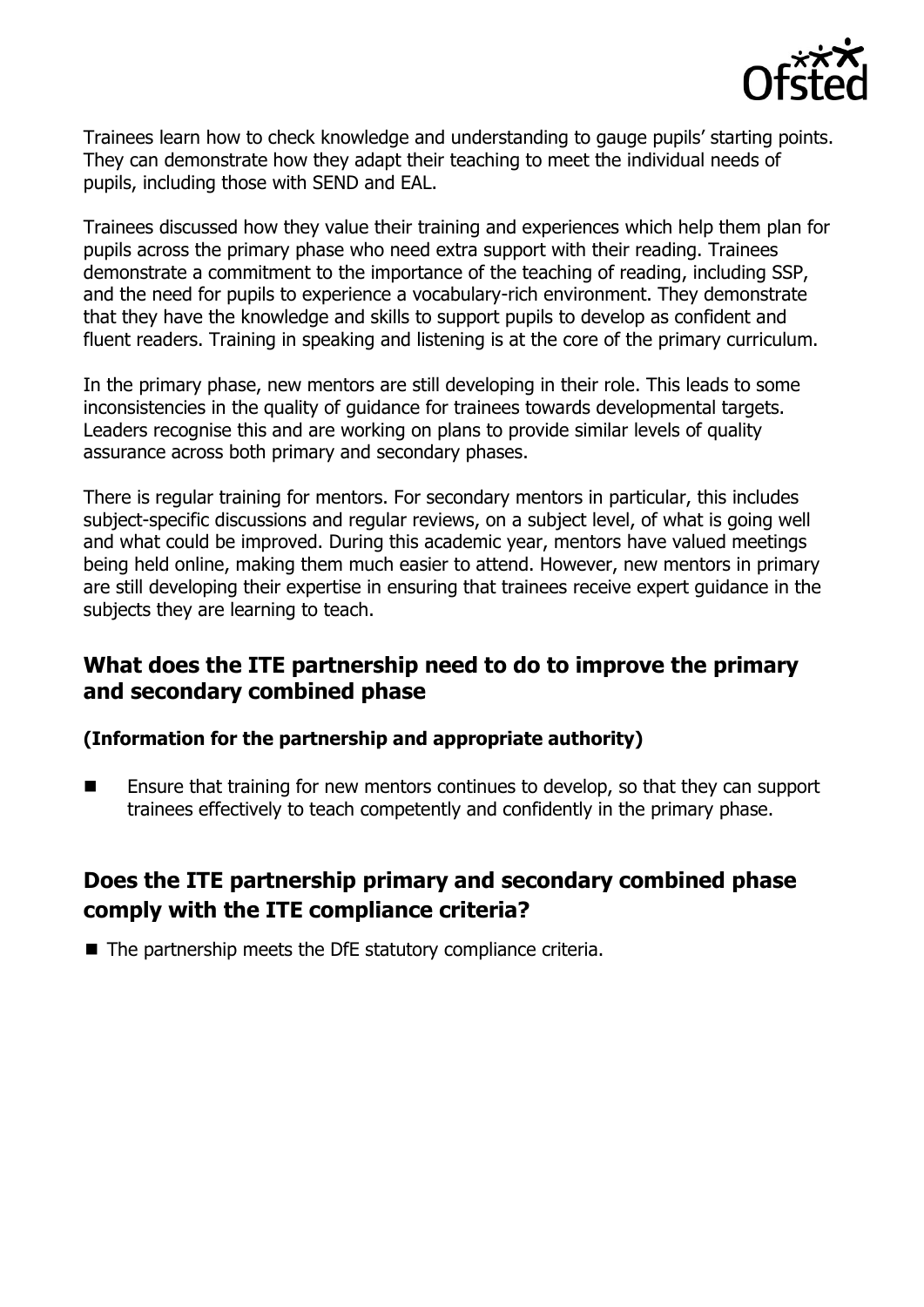

# **ITE Partnership details**

| Unique reference number  | 1272917  |
|--------------------------|----------|
| <b>Inspection number</b> | 10189200 |

This inspection was carried out by Her Majesty's Inspectors (HMIs) in accordance with the 'Initial teacher education inspection framework and handbook'.

This framework and handbook set out the statutory basis and framework for initial teacher education (ITE) inspections in England from September 2020.

| <b>SCITT</b>                   |
|--------------------------------|
| Primary and secondary combined |
| Not applicable                 |
|                                |

## **Inspection team**

| Cindy Impey, Lead inspector | Her Majesty's Inspector |
|-----------------------------|-------------------------|
| Adrian Lyons                | Her Majesty's Inspector |
| <b>Steve Mellors</b>        | Her Majesty's Inspector |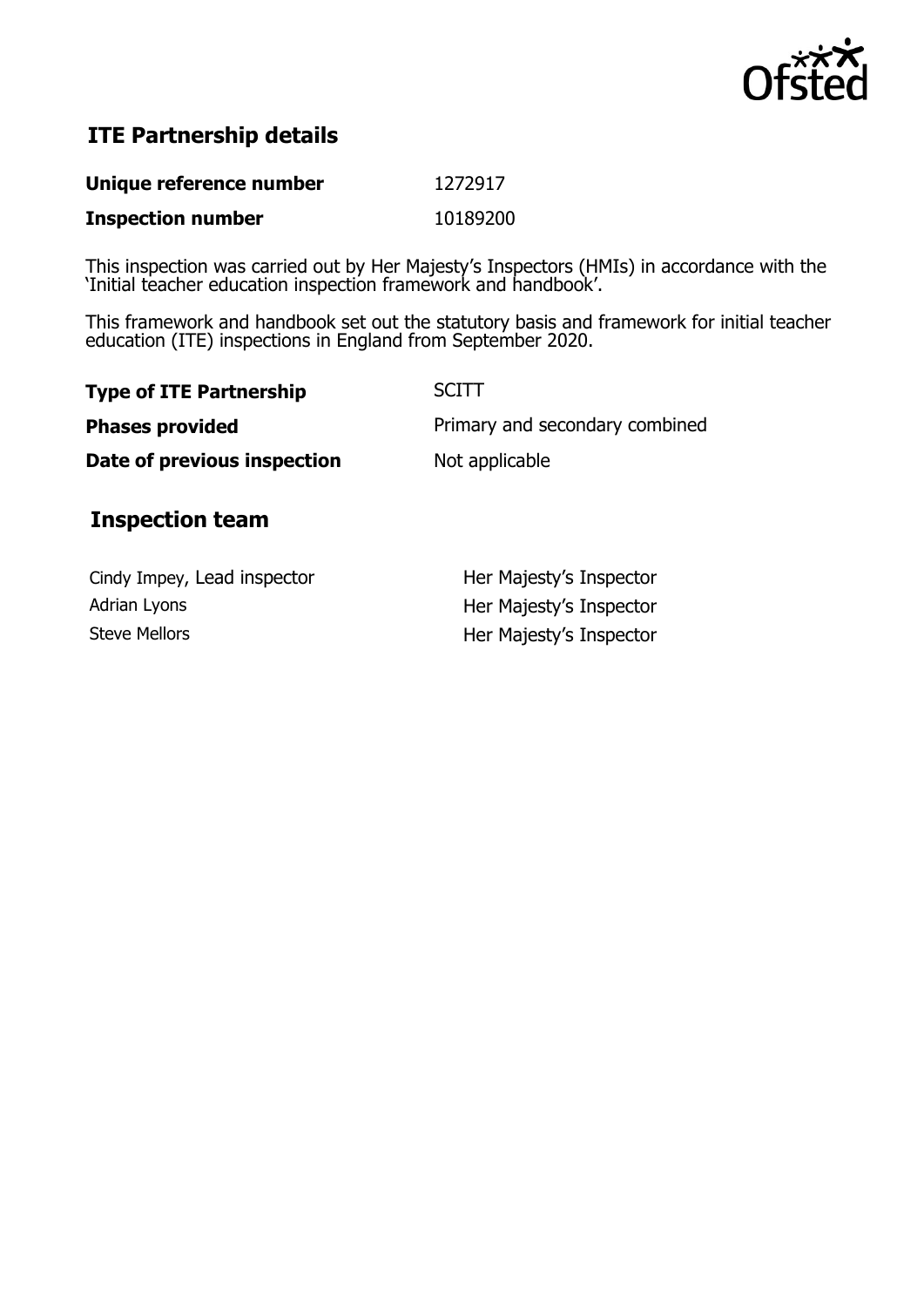

# **Annex: Partnership settings, schools and colleges**

| <b>Name</b>                          | <b>URN</b> | <b>ITE</b><br>Phase(s) | Date joined<br>partnership | <b>Current</b><br><b>Ofsted</b><br>grade |
|--------------------------------------|------------|------------------------|----------------------------|------------------------------------------|
| <b>Brooke Voluntary Controlled</b>   | 121096     | Primary                | September 2018             | Good                                     |
| Church of England Primary            |            |                        |                            |                                          |
| School                               |            |                        |                            |                                          |
| <b>Charles Darwin Primary School</b> | 142871     | Primary                | September 2018             | Outstanding                              |
| <b>Great Yarmouth Primary</b>        | 138793     | Primary                | September 2018             | Inadequate                               |
| Academy                              |            |                        |                            |                                          |
| Lingwood Primary Academy             | 142005     | Primary                | September 2019             | Good                                     |
| Jane Austen College                  | 140815     | Secondary              | September 2018             | Good                                     |
| The Thetford Academy                 | 136204     | Secondary              | September 2018             | Good                                     |

Inspectors contacted trainees and staff at the following schools, as part of this inspection: